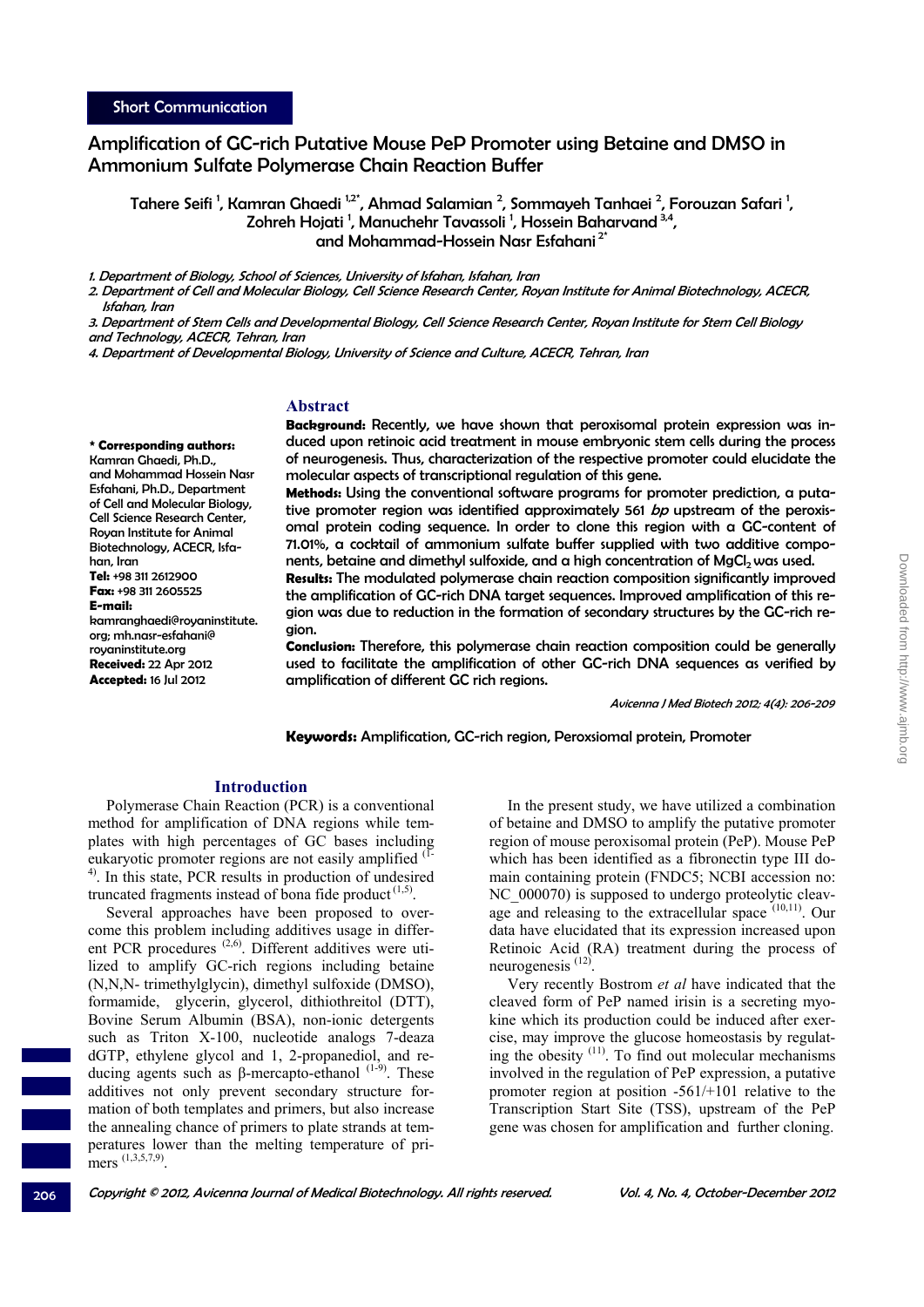# **Materials and Methods**

To predict a potential promoter region of mouse PeP (Accession No: NC\_000070), approximately  $2x10^4$  *bp* upstream of the PeP gene was submitted to the Genomatix (http://www.Geno-matix.de/en/index.html) (13) and Proscan (http://www.proscan.co.za/) (Version 1.7) software programs. DNA extraction was performed on i) one Caucasian individual after signing a consent form and ii) a heart tissue sample of NMRI mouse, which was obtained from Royan Institute (Tehran, Iran) using DNeasy Blood and Tissue Kit (Qiagen, Germany). The ethics approval to use specimen was obtained from Royan Institute Bioethics Committee (Approval ID. No: EC-90-1077). Then 857 *bp* upstream of the PeP gene including a part of the transcriptional region was chosen for amplification using specific primers in conventional PCR (Table 1). Then, a set of PCRs was performed to identify the optimal amplification conditions using betaine (Sigma), DMSO (Merck), glycerol (Merck), formamide (Scharlau), DTT (Sigma) <sup>(1-9)</sup>. Moreover, different approaches of PCR including touch-down PCR  $(2,6)$ , slow-down PCR  $(2)$  and hot-start PCR were applied. Finally, the successful amplification condition for amplicon (875 *bp*), included 10x PCR buffer AMS [composed of 750 *mM* of tris-HCl (pH=8.8), 200  $mM$  of (NH<sub>4</sub>)<sub>2</sub>SO<sub>4</sub>, 0.1% Tween 20] (Cinna-Gen, Iran) and 4  $mM$  Mg<sup>2+</sup> (Cinnagen, Iran). To improve PCR efficiency, different concentrations of betaine (0.5 to 1  $M$ ) and DMSO (5-10%  $v/v$ ) were applied. Simultaneously, similar amplification condition was repeated in *Pfu* buffer [200 *mM* of Tris-HCl (pH=8.8), 100  $mM$  of KCl, 100  $mM$  of (NH<sub>4</sub>)<sub>2</sub>SO<sub>4</sub>, 1% Triton X-100 and 1 *mg/ml* of nuclease-free BSA] (Fermentas, Lithuania) instead of 10 x PCR buffer AMS. Touch-down PCR was carried out in an Eppendorf thermocycler (Eppendorf, Germany) with one step of initial denaturation at 95*ºC* for 5 *min* followed by twenty repetitive cycles, including 94*ºC* for 10 *s*, a variable annealing step and an elongation step at 72*ºC* for 4 *min*. The variable annealing step was started at a temperature of 66*ºC* which decreased by 0.5*ºC*/ cycle to reach a temperature of 56 *ºC* for 30 *s*. Subsequently, additional amplification was continued for 20 cycles with a constant annealing temperature of 56*ºC* for 30 *s*. PCR was terminated after final elongation step at 72*ºC* for 10 *min*.

To demonstrate whether optimized PCR condition

was applicable for other GC enriched regions, similar procedure was repeated for amplification of different loci on human genome (Table 1). Secondary structures predictions of the putative promoter of PeP and other amplified loci were assessed by Mfold web server  $(http://mfold.Bio-info.rpi.edu/ (14)$ 

## **Results**

# *Putative promoter prediction and amplification*

Computational analyses predicted a putative promoter region in location of -561 to +101 relative to the TSS of PeP gene (Figure 1A) with high GC content (approximately 71.01%) (Figure 1B). Secondary structure prediction of this region indicated formation of nine independent structures owing to its high internal energy in the range of -199.73 to -209.77 *kcal/mol* (data not shown). Two extreme structures with the highest and the lowest internal energy are shown in figure 1C. Cloning of this region was carried out using different PCRs to obtain proper amplification. However, there were no product yields regardless of different additives (Figure 2A). Data indicated utilization of a mixture containing 10x PCR buffer AMS with different amounts of betaine (final: 0.5, 0.75 and 1 *M*), and 5- 10% (*v/v*) of DMSO improved PCR yield (Figure 2B, lanes 5-7). Meanwhile, substitution of *Pfu* buffer with 5% (*v/v*) DMSO in the PCR reaction resulted in amplification of desired fragment (Figure 2C, lane 2).

# *Improvement of the PCR yield*

Interestingly increased amounts of  $MgCl<sub>2</sub>$  (3 and 4 *mM*) improved PCR yields. Particularly, PCR buffer AMS supplied with DMSO (10% *v/v*), betaine (final concentration: 1  $M$ ) and 4  $mM$  of MgCl<sub>2</sub> improved PCR efficiency (Figure 3). While, utilization of touch down PCR did not enhance the PCR product amounts compared to the conventional PCR approach (Figure 4).

To verify the efficacy of our approach, Androgen Receptor (Exon 1) and Eukaryotic Releasing Factor 3a (Exon 1) genes from a human source and a portion of human Elongation Factor 1a Promoter encompassing 71.8, 75.94 and 60.09% GC bases respectively were chosen for amplification (Table 1). The expected 270 *bp* PCR product band for exon 1 of human Androgen receptor was observed significantly when 5-10% DMSO, 0.5-0.75 *M* betaine was used in PCR buffer AMS or Pfu buffer (Figure 5A, left panel). Similarly, the amplified region of Eukaryotic Releasing Factor *3a*

| <b>Amplified DNA</b> (species)                            | <b>Primers sequence</b>                                                                                            | Length of product | <b>Product GC%</b> | <b>Accession No.</b> |
|-----------------------------------------------------------|--------------------------------------------------------------------------------------------------------------------|-------------------|--------------------|----------------------|
| <b>PeP Promoter (Mouse)</b>                               | F: 5' GCT ATT AAT GAA AGG ACT GGT CTG AGG<br>TCT CAG 3'<br>R: 5' GTT GCT AGC CTA GGG TCA GGT TAG GAG<br>AGT AGG 3' | 875 bp            | 70.01%             | NC 000070            |
| Androgen receptor (Exon I)<br>(Human)                     | F: 5' ACC CTC AGC CGC CGC TTC CTC ATC 3'<br>R: 5' CTG GGA TAG GGC ACT CTG CTC ACC 3'                               | 270 bp            | 71.80%             | NC 000023            |
| <b>Eukaryotic releasing factor 3a</b><br>(Exon I) (Human) | F: 5' CAT TTC TCG CTC TCT GTC CAC 3'<br>R: 5' CTG GTC CCA GCA GTC AGG 3'                                           | 142bp             | 75.94%             | NC 000016            |
| <b>Elongation factor 1a promoter</b><br>(Human)           | F: 5' GTT ATT AAT CGT GAG GCT CCG GT3'<br>R: 5' GCC GCT AGC TCA CGA CAC CTG AA3'                                   | 1186 bp           | 60.09%             | NC 000020            |

F and R, are referred as forward and reverse primers respectively. *Ase*I (ATTAAT) and *Nhe*I (GCTAGC) restriction sites are underlined

Avicenna Journal of Medical Biotechnology, Vol. 4, No. 4, October-December 2012 207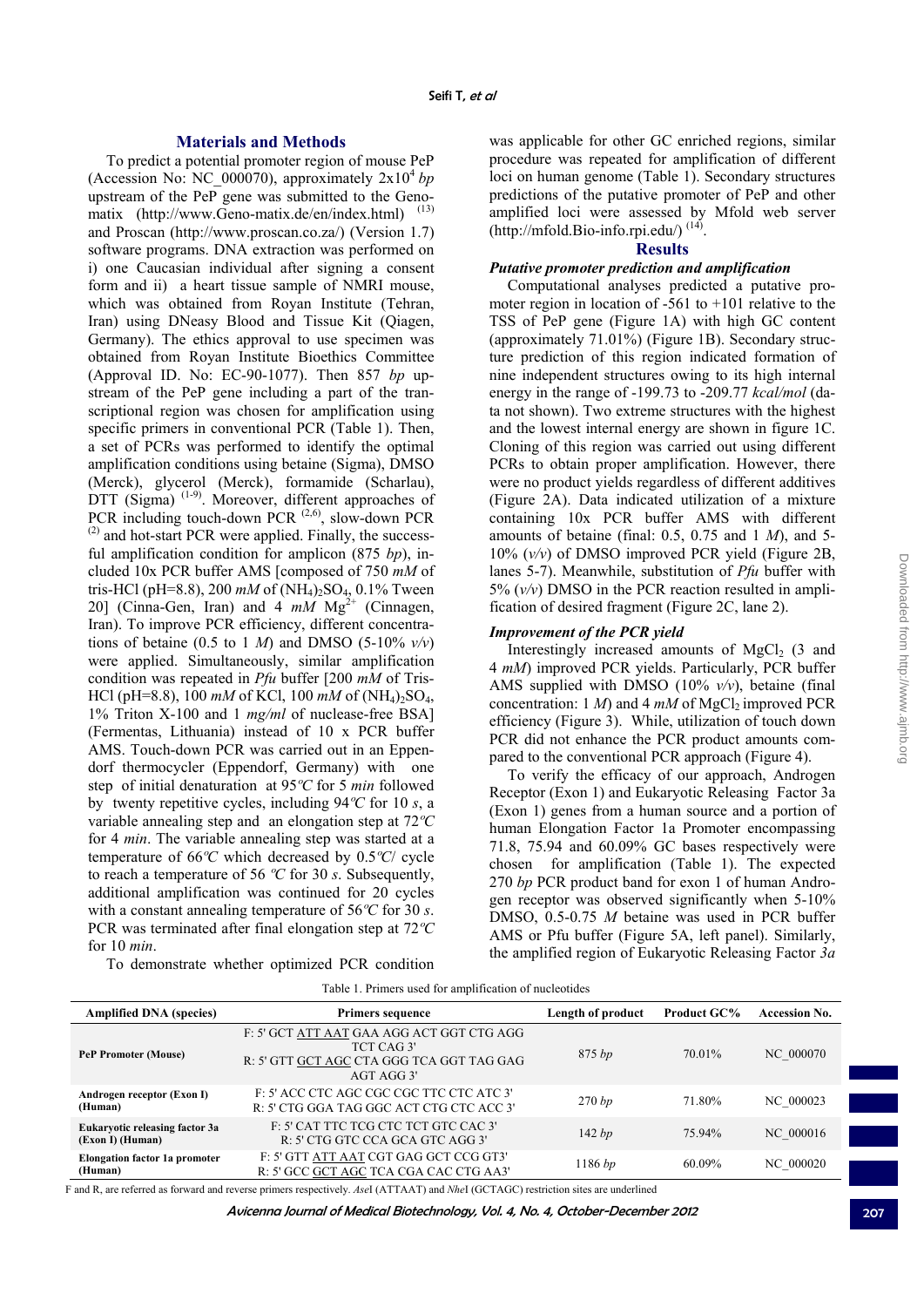#### PeP Promoter Amplification



Figure 1. DNA sequence, GC and CpG nucleotide composition graph of the putative promoter of PeP gene. A) Sequence of DNA fragment consisting of PeP gene (Accession no: NC\_000070) putative promoter. The initiation codon is underlined. B) Genetyx software was used to plot the GC-graph and CpG plot programs (http://www.ebi.ac. uk/Tools/es/cgi-bin/jobresults.cgi/cpgplot/cpgplot-20100823-1343338 151.html). Translation start site (TSS) is located at position +21 relative to the transcription start site. Primer sequences are shown below the graph. C) Two different secondary structures predicted graphs of target DNA based on the Mfold web server (http://mfold. bioinfo.rpi.edu/) for nucleic acid folding and hybridization prediction as noted in the Materials and Methods section. The internal energy required for formation of these constructs is indicated as *kcal/mole*



Figure 2. Effects of additives and PCR buffers on amplification of the putative promoter of PeP gene. Betaine (0-1 *M*) and DMSO (0- 10% *v/v*) (lanes 2-8) were added to the different PCR reaction buffers to obtain amplification of the putative promoter region of the PeP gene. The desired PCR products (875 *bp*) are indicated by arrow heads while the star represents the nonspecifc band. Lane one represents the DNA ladder (100 *bp*)

(142 *bp*) was visualized when 5-7.5% DMSO, 0.5-0.75*M* betaine in PCR buffer AMS reaction was used (Figure 5A, right panel). Moreover, amplification for promoter region of Elongation Factor 1a was achieved when



Figure 3. Optimization of amplification of the *PeP* gene putative promoter region by increasing MgCl<sub>2</sub>. The same PCR conditions of figures 2B (lanes 5-7) and 2C (lanes 2 and 5) were repeated using 3 and 4 *mM* MgCl<sub>2</sub>, respectively (A, B)



Figure 4. Optimized condition for amplification of the GC-rich putative promoter of the mouse *PeP* gene by different PCRs. The amplification of the 875 *bp* fragment was carried out by conventional (A) and touch-down PCR (B) using the mentioned annealing temperatures (Ta) and PCR conditions as described for figure 3a (lane 4)

4  $mM$  of MgCl<sub>2</sub> was added to the Pfu buffer (Figure 5A, middle panel and Figure 5B). Secondary structure prediction of aforementioned amplicons indicated formation of secondary structures due to presence of high internal energy (Figure 5C).

### **Discussion**

Amplification of GC-rich genomic regions requires time-consuming work to be optimized. Additives such as betaine  $^{(1,3,5-5)}$ , DMSO  $^{(1,3,5,6,8)}$ , form-amide  $^{(1,3)}$ , glycerol  $^{(1,6)}$ , glycerin  $^{(7)}$ , BSA  $^{(3)}$ , non-ionic detergents such as Triton  $X-100$ <sup>(1)</sup>, nucleotide analogs 7-deaza dGTP  $^{(5-7)}$ , DTT  $^{(3)}$ , ethylene glycol  $^{(9)}$ , 1,2-propanediol  $(9)$ , reducing compounds such as β-mercapto-ethanol  $(3)$ and their combination have been utilized to optimize amplification. However, effects of these additives on amplification of different fragments are not similar <sup>(9)</sup>. For instance, betaine not only acts to reduce the DNA thermal melting transition dependent on base pair composition, but also does not allow DNA polymerase to pause near hairpin-loop structures  $(7)$ . Thus, a combination of betaine and DMSO make GC-rich fragments of DNA accessible for DNA polymerase <sup>(7)</sup>. However, in this research no efficient amplification was seen using both betaine and DMSO. Previous reports have indicated that amplification of 71%> GC-rich DNA fragments was achieved by the addition of 16.6 *mM*  $(NH_4)_2SO_4$ , 3.1 *mM* MgCl<sub>2</sub> and 0.01% Tween 20<sup>(3)</sup>. In the present study, in order to amplify mouse PeP promoter with 71.01% GC, two different reaction buffers (10x PCR reaction buffer AMS and Pfu buffer) containing  $(NH_4)$ <sub>2</sub>SO<sub>4</sub> were utilized. The application of these reaction buffers resulted in efficient amplification